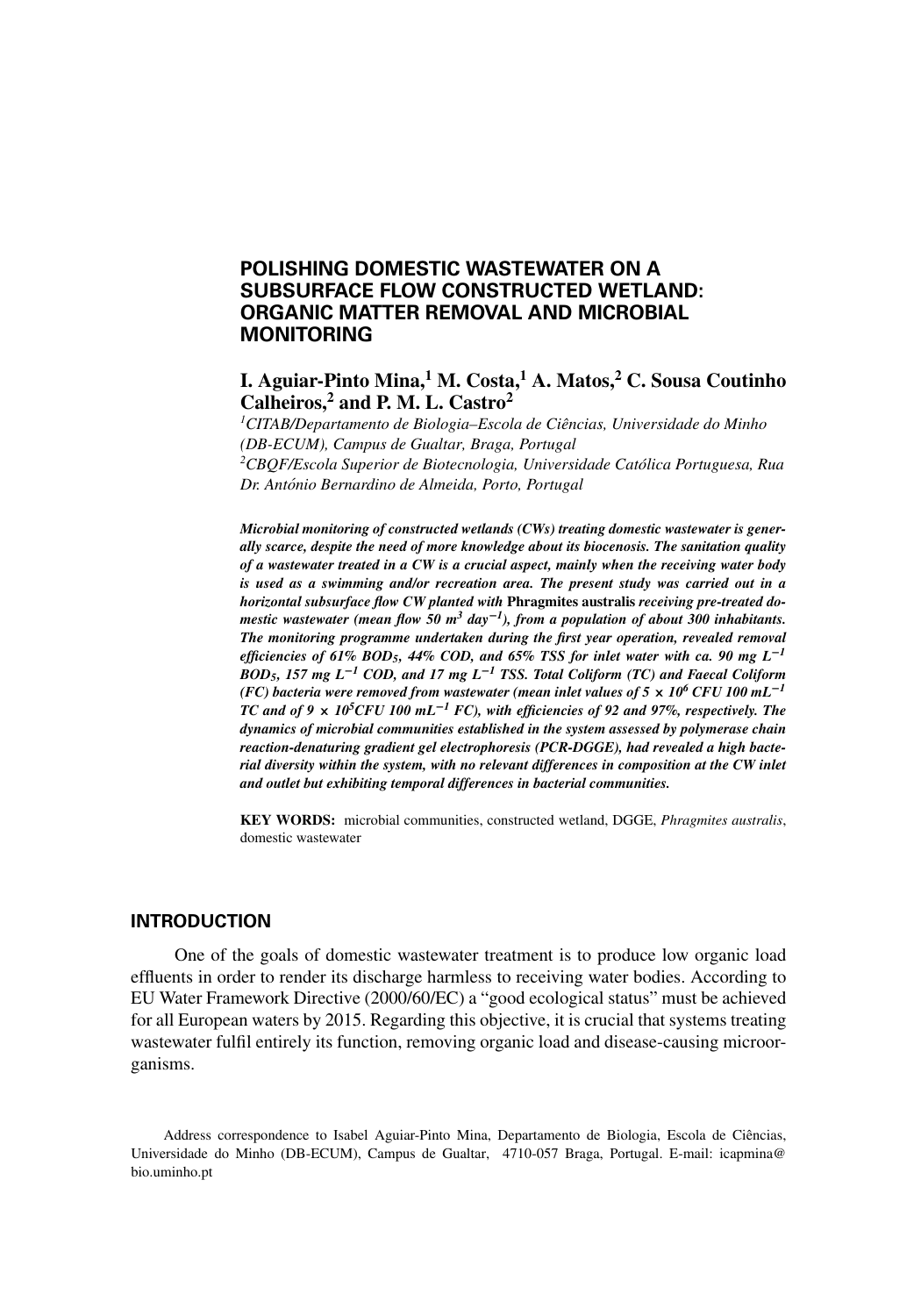In the last years we have assisted in Portugal to an increasing use of constructed wetlands (CWs) to treat domestic wastewater in rural areas. Some of these areas are located on the mountains, namely near the "Gerês National Park," a watershed with bathing areas. However, functioning of these low technology systems is not yet fully understood and its microbial monitoring regarding its sanitation quality is generally insufficient. More recent reports deal with such aspects (Baptista et al. 2003; Ibekwe et al. 2003; Vacca et al. 2005; Faulwetter et al. 2009). Summarizing efficiency data, Vymazal (2009) reviewed 17 horizontal subsurface flow (HSSF) CW used primarily for treatment of municipal or domestic wastewater, with data on faecal coliform (FC) removal available for 6 of the systems reported. On 5 of these systems FC removal was between 3 and 4 log decrease and on the 1 system a 1 log decrease was achieved.

The role of the bacterial communities in wastewater treatment is indisputable. The diversity of microorganisms in the wetland environment may be critical for the proper functioning and maintenance of the system (Ibekwe et al. 2003). The start-up of some of these singular systems is the ideal occasion to follow the evolution of CWs biocenoses. Using culture-dependent and culture-independent microbial techniques we may assemble data for a better understanding of the processes that take place in planted beds (Vacca et al. 2005; Truu et al. 2009; Dong and Reddy 2010). Structure of bacterial communities has been estimated by polymerase chain reaction-denaturing gradient gel electrophoresis (PCR-DGGE) analyses on different kinds of CWs (Ahn et al. 2007; DeJournett et al. 2007; Jin and Kelley 2007; Baptista et al. 2008; Calheiros et al. 2009a, 2009c; Dong and Reddy 2010).

In the present study, we followed from start-up and for one year the operation of a HSSF CW. BOD5 and COD reduction and removal of total coliforms (TC) and *Escherichia coli* (faecal coliforms (FC)) were assessed. The spatial and temporal dynamics of microbial communities established in the system was followed using PCR-DGGE.

## **METHODS**

## **Constructed Wetland**

The HSSF CW targeted in this study is located in northern Portugal, receiving a domestic wastewater with a mean flow of 50 m<sup>3</sup> day<sup>-1</sup> for a population of about 300 inhabitants.

Operation started in September 2007. The treatment system comprises a pre-treatment unit, a septic tank (total volume 201.6 m<sup>3</sup>) and two HSSF beds planted with *Phragmites australis* (462 m<sup>2</sup> each) operating in parallel. These reed beds are coated with geotextil membrane and filled with a substratum composed from bottom to top with: about 20 cm coarse gravel (stones sized roughly 2–4 mm), about 50 cm fine gravel (particles sized 2–4 mm) and about 10 cm local soil (a typical soil, mixture of mineral and organic constituents). The wastewater retention time on the reed beds was 4 days and the water in the beds was approximately 5 cm below the surface. The reeds were planted in the beds by hand, from unitary shoots purchased on flowerpots (11 plants m−<sup>2</sup> ). Generally, *Phragmites* was visually inspected for toxicity signs, such as chlorosis, necrosis and malformation and the development of the plants was followed on a monthly basis during the operation of the CW.

## **Sampling Campaigns**

Monthly sampling campaigns were carried out between November 2007 and September 2008 for microbial and physico-chemical parameters. Wastewater samples (ww) were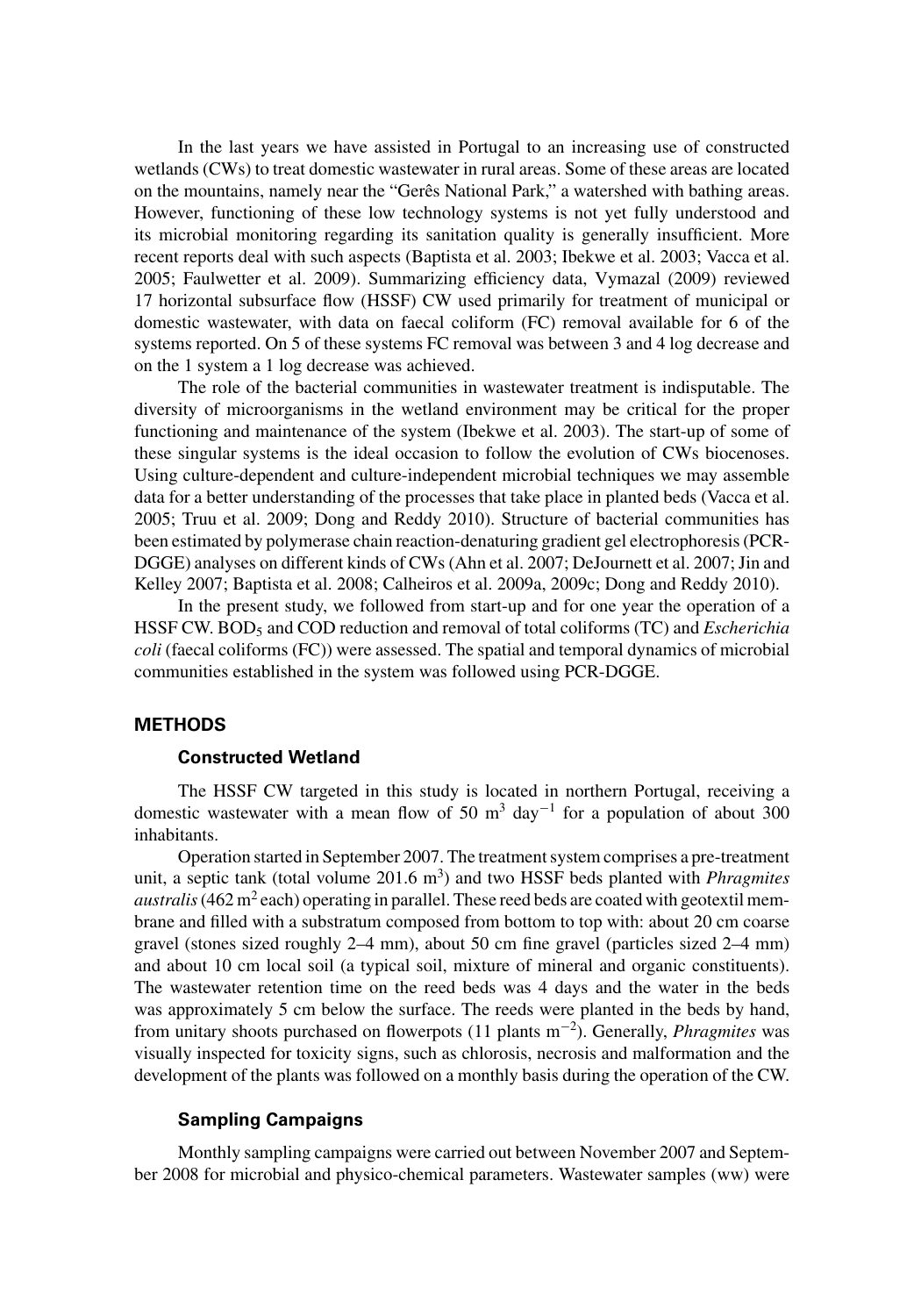collected from the inlet (IN) and outlet (OUT) of one of the macrophytes beds. Three substratum subsamples were pooled to form two composite samples (at a depth around 10 cm), from upstream (upS) and downstream (dwS) of the bed. The grab samples (INww, OUTww, upS, and dwS) were collected into sterile containers and were kept cold on a thermo-box until analysis performed within 4 hours.

### **Wastewater Analyses**

The wastewater samples were analysed based on Standard Methods (APHA, AWWA, WEF 1998) for the following parameters: biochemical oxygen demand  $(BOD<sub>5</sub>)$ , determined by the manometric method using an  $OxiTop^{\circledR}$  self-check measuring system (WTW, Giessen, Germany), chemical oxygen demand (COD), determined by the dichromate digestion method (with potassium dichromate in sulphuric acid and silver sulphate as catalyst) and total suspended solids (TSS), determined after filtration under vacuum, through 47 mm diameter glass microfiber filters (934-AH Whatman) and after drying to constant weight at 105◦C. *In situ* determination of pH, wastewater, and air temperature were performed with a HI 98128 (HANNA instruments). Culture dependent microbial analyses were used to enumerate microbial groups—heterotrophic bacteria, total coliforms (TC), and faecal coliforms (FC). Bacterial enumeration (CFU mL<sup>-1</sup>) of heterotrophic bacteria was carried out on R2A medium (Merck) using the spread plate method, after threefold  $100 \mu L$  inoculation of each selected decimal diluted samples and incubation at room temperature for five days. The coliform bacteria were enumerated on Chromocult<sup>®</sup> agar (CC) from Merck. As a differential medium CC allows to distinguish *E. coli* dark-blue to violet colonies (FC) from other coliform colonies, coloured salmon to red (TC). In CC medium the accompanying flora is represent by other Gram-negative *Enterobacteriaceae*, forming colourless colonies (Ent). The inoculated plates were incubated at  $36 \pm 1$ °C for 24 hours.

## **Substratum Analyses**

Microbial analysis of the substratum (S-samples) was made using culture-dependent and culture-independent methods. Substratum samples up to 10 cm depth were collected, from December 2007 to September 2008, into 50 mL sterile polypropylene tubes and 10 g of each homogenized sample was suspended on 10 mL of NaCl 0.3 M sterile solution. For bacterial enumeration, serial decimal dilutions were performed from these suspensions using NaCl 0.3 M sterile solution. Three chosen dilutions of each S-sample were threefold inoculated (100  $\mu$ L) on solid media (R2A and CC), such as with ww-samples.

Culture independent assessment of microbial diversity was made using PCR-DGGE. The 16S rRNA bacterial gene from S-samples (upS and dwS) was amplified by a polymerase chain reaction, and then a denaturing gradient gel electrophoresis (PCR-DGGE) was performed.

**DNA extraction.** DNA was extracted from upS and dwS samples using UltraClean Soil DNA kits (MOBIO, Laboratories) according to the manufacturer's protocol.

**DGGE analysis of total bacterial community.** PCR amplification of bacterial 16S rRNA gene fragments was performed using primers 338F GC and 518R (Henriques et al. 2006a). Nested PCR amplifications were carried out as described in Calheiros et al. (2009a). DGGE analysis was performed on a DCodeTM Universal Mutation Detection System (Bio-Rad Laboratories, Hercules, CA, USA). Samples containing approximately equal amounts of nested-PCR amplicons were loaded onto 8% (w/v) polyacrylamide gels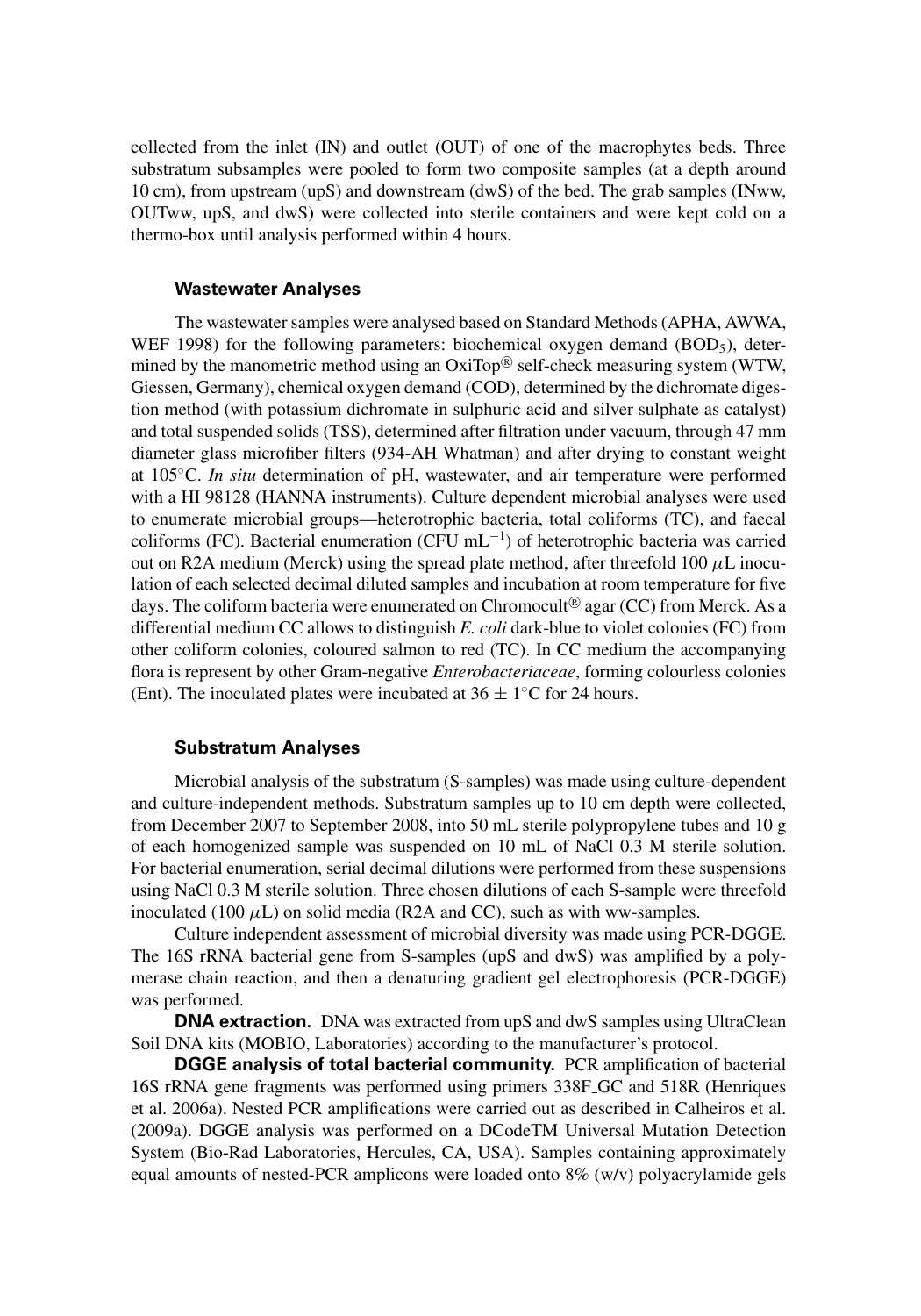(37.5:1, acrylamide/bis-acrylamide) in 1xTAE buffer using a denaturing gradient ranging from 35% to 60% with 100% denaturant solution defined as 7 M urea and 40% (v/v) formamide (Muyzer et al. 1993). A standard marker was also included in all gels, to serve as an indicator of the analysis quality. Electrophoresis conditions and image acquisition were as described previously (Henriques et al. 2006b).

DGGE profiles, concerning the presence and intensity of the bands, were analyzed using GelComparTM II software (Applied Maths). Dendrograms were generated by unweight pair group mean average (UPGMA) cluster analysis. DGGE banding data were used to estimate the *Shannon-Weaver index, H* (Shannon and Weaver 1963) and the *equitability index, E* (Pielou 1975).

## **RESULTS AND DISCUSSION**

In this study the performance of a HSSF CW, in terms of  $BOD<sub>5</sub>$ , COD, total coliforms (TC), and *Escherichia coli* (faecal coliforms—FC) removal, was assessed. The spatial and temporal dynamics of microbial communities established in the system was also followed through PCR-DGGE technique.

### **Plant Development**

In general, plants developed and proliferated without showing signs of toxicity. At the beginning, a natural colonization by local plants (essentially Asteraceae, Borraginaceae, and Cyperaceae—*Scirpus*) occurred in the CW, although no intervention was necessary to control their growth, which was rapidly overlapped by *P. australis*. The CW was fully vegetated nearly exclusively by the reeds after one year operation. This plant has already proven to be resilient to high organic loads, up to 900 kg  $\mathrm{BOD}_5$  ha $^{-1}$  d $^{-1}$ , and to interruptions in feed, without jeopardizing the treatment success and its establishment (Calheiros et al. 2009b). Also, it has been used in CW for the treatment of various types of wastewater with subsurface flow (Vymazal 2009).

## **Organic Removal Efficiency**

From November 2007 to September 2008, monthly samples of wastewater were collected from the HSSF CW (IN and OUT). The wastewater temperature determined *in situ* ranged between 11.4 and 22.1<sup></sup>℃ at the inlet and between 11.6 and 20.9<sup>°</sup>C at the outlet. Air temperature was always higher than wastewater temperature (Figure 1). Organic matter removal was assessed through determination of BOD5, COD, and TSS. The COD and  $BOD<sub>5</sub>$  concentration (Figure 1) of incoming wastewater varied throughout the year.

Considering the mean flow reaching the CW studied, ca. 25 m<sup>3</sup> day<sup>-1</sup>, the highest organic loading was about 87 kg BOD<sub>5</sub> ha<sup> $-1$ </sup> day<sup> $-1$ </sup> whereas the lowest was ca. 27 kg BOD<sub>5</sub> ha<sup>-1</sup> day<sup>-1</sup>. BOD<sub>5</sub> ranged between 50 and 160 mg L<sup>-1</sup> at the inlet and 16 and 52 mg L<sup>-1</sup> at the outlet and COD ranged between 104 and 229 mg L<sup>-1</sup> and 33 and 141 mg L<sup>-1</sup> at the inlet and outlet of the CW, respectively. Removal efficiencies up to  $95\%$  BOD<sub>5</sub> and 68% for COD were achieved. The highest removal efficiency attained for TSS was of 83%. During the experimental period the  $BOD<sub>5</sub>$ , COD and TSS levels of outlet samples were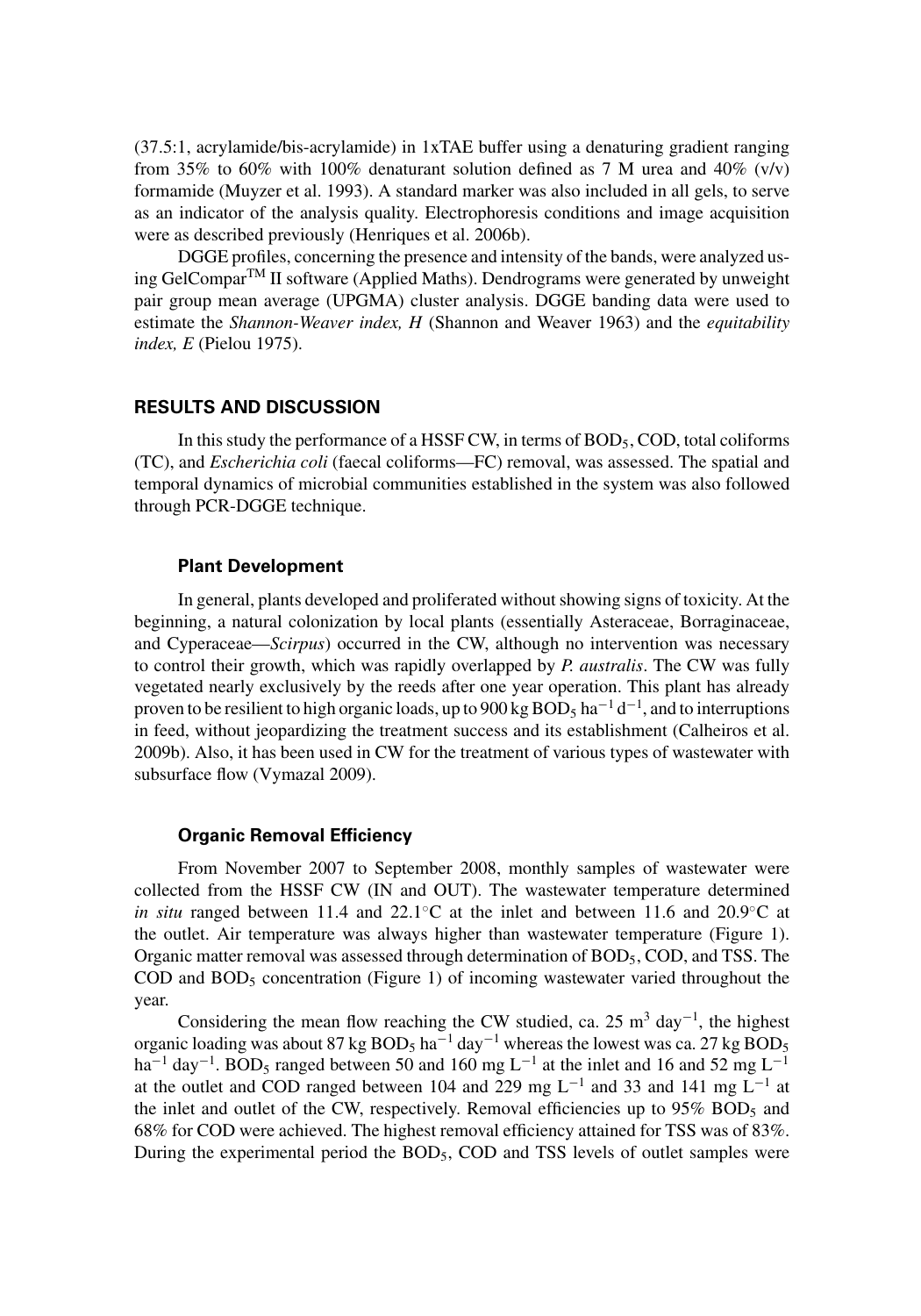

**Figure 1** BOD<sub>5</sub> (mg L<sup>-1</sup>) of wastewater samples (ww) collected at the inlet (INww  $\blacksquare$ ) and outlet (OUTww and observative of the constructed wetland (bars); lines – inlet wastewater ( $\bullet$ ) and air ( $\bullet$ ) temperature (°C).

in compliance with the Portuguese legislation (DL  $n<sup>°</sup>$  236/98 – 1 August), always below 40 mg L<sup>-1</sup> BOD<sub>5</sub>, 150 mg L<sup>-1</sup> COD, and 60 mg L<sup>-1</sup> TSS (Table 1).

The performance of the 17 horizontal flow CWs treating municipal and domestic wastewater from several countries summarized by Vymazal (2009) varied in area from 90 to 4495 m<sup>2</sup> with mean flows estimated between 0.9 and 180–400 m<sup>3</sup> day<sup>-1</sup>. The lower BOD5 removal efficiencies reported were generally associated to HSSF–CW with low BOD<sub>5</sub> at the influent (between 5.8 and 27.0 mg L<sup>-1</sup>) whereas the systems with incoming BOD<sub>5</sub> ranging from 51.0 and 979.0 mg L<sup>-1</sup> presented efficiencies between 85% and 98%. In the present study, during its first year functioning, influent  $BOD<sub>5</sub>$  varied between  $50-$ 160 mg L<sup>-1</sup> and outflow BOD<sub>5</sub> varied between 4–52 mg L<sup>-1</sup>. The 61% BOD<sub>5</sub> mean

|                           | Samples         |                 |                    |             |
|---------------------------|-----------------|-----------------|--------------------|-------------|
|                           | wwIN            | wwOUT           | Efficiency $(\% )$ | <b>MDV</b>  |
| Temperature $(^{\circ}C)$ | $16.0 \pm 4.1$  | $15.4 \pm 3.3$  |                    |             |
|                           | $n = 11$        | $n = 11$        |                    |             |
| pH                        | $6.64 \pm 0.36$ | $6.65 \pm 0.51$ |                    | $6.0 - 9.0$ |
|                           | $n = 11$        | $n = 11$        |                    |             |
| $BOD_5$ (mg $L^{-1}$ )    | $90 \pm 33$     | $35 \pm 12$     | 61                 | 40          |
|                           | $n = 11$        | $n = 10$        |                    |             |
| $COD$ (mg $L^{-1}$ )      | $157 \pm 51$    | $88 \pm 42$     | 44                 | 150         |
|                           | $n = 8$         | $n = 8$         |                    |             |
| $TSS$ (mg $L^{-1}$ )      | $17 \pm 10$     | $6 \pm 4$       | 65                 | 60          |
|                           | $n = 5$         | $n = 5$         |                    |             |

**Table 1** Mean values ( $\pm$  standard deviation) of temperature ( $\degree$ C), pH and BOD<sub>5</sub>, COD and TSS (mg L<sup>-1</sup>) determined on wastewater ww-samples collected at the inlet (IN) and outlet (OUT) of the macrophytes bed

n = number of samples; MDV (*maximum discharge values,* according to Portuguese legislation—DL n◦ 236/98 1 August)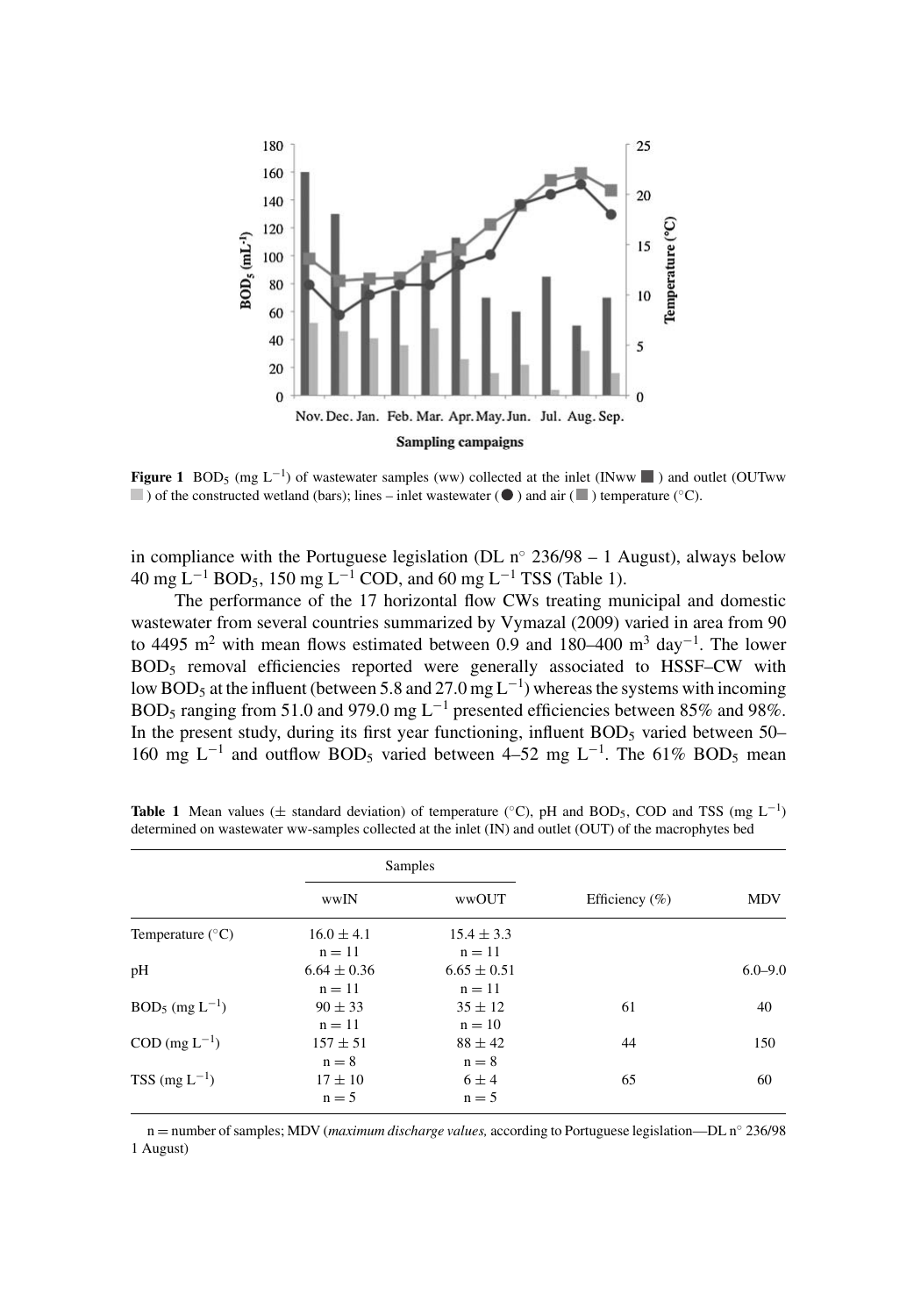removal efficiency obtained is lower than the efficiencies of the systems reported by Vymazal (2009), however incoming BOD was closer to the lower range reported by that author, where lower efficiencies are expected. From the same geographic area, a similar HSSF CW monitored by Mina and Ferreira  $(2006)$  had shown higher BOD<sub>5</sub> removal efficiency (80–90% for an inlet of  $113 \pm 62$  mg L<sup>-1</sup>).

Concerning COD removal, Fountoulakis et al. (2009) reported for a pilot scale HSSF CW treating domestic wastewater, values higher than 75% for mean inlet COD of 99.6  $\pm$ 49.4 mg L−<sup>1</sup> . Kouki et al. (2009) for HSSF CW system designed for rural domestic wastewater treatment presented even higher removal efficiencies, close to 90% for mean inlet COD of  $1339 \pm 352$  mg L<sup>-1</sup>.

Lower COD removal efficiencies were achieved on other HSSF CW with *P. australis* or other macrophytes: 73% for mean inlet COD of 228  $\pm$  54 mg L<sup>-1</sup> (Mina and Ferreira 2006), 70% for mean inlet COD of 226  $\pm$  20 mg L<sup>-1</sup> (Badkoubi et al. 1998) and 60% for mean inlet COD of 430  $\pm$  86 mg L<sup>-1</sup> (Krasnits et al. 2009). In this study, the lower BOD<sub>5</sub> and COD removal efficiencies recorded in the HSSF CW are probably due to the fact that the study was done during the first year functioning of the system and that low organic loadings were being applied. Calheiros et al. (2009a) have reported that higher pollutant removal in terms of  $BOD_5$  and COD, were achieved in expanded clay units planted with *Thypha latifolia* after long-term operation.

# **Enumeration of Heterotrophic Bacteria and Coliforms**

The heterotrophic bacterial counts from inlet and outlet wastewater ranged between  $3.12 \times 10^5$  (December) and  $4.50 \times 10^6$  CFU ml<sup>-1</sup> (February) and  $3.15 \times 10^4$  (December) and 4.80  $\times$  10<sup>5</sup> CFU ml<sup>-1</sup> (March), respectively. One log decrease was recorded on most sampling campaigns, however reduction of bacterial counts from inlet to outlet on June, July, and August samples were lower (Figure 2). For soil samples, upS, and dwS, heterothrophic bacterial counts ranged between  $1.21 \times 10^5$  (August) and  $5.40 \times 10^6$  CFU g<sup>-1</sup> (June) and between 1.46  $\times$  10<sup>5</sup> (March), and 3.50  $\times$  10<sup>6</sup> CFU g<sup>-1</sup> (May), respectively. On the majority of the samples, bacterial counts were of the same order of magnitude both upstream and downstream of the reed bed (Figure 2). The bacterial counts on the substratum were lower than that published in other studies (Calheiros et al. 2009c; Truu et al. 2005). Nevertheless, Truu et al. (2005) also found no significant differences between upstream and downstream on the substratum of a CW treating domestic wastewater.

The TC ranged between  $2.70 \times 10^3$  (April) and  $2.50 \times 10^5$  CFU mL<sup>-1</sup> (September) on inlet wastewater and between  $3.70 \times 10^2$  (April) and  $1.92 \times 10^4$  CFU mL<sup>-1</sup> (January) on outlet wastewater, whereas the FC counts varied between  $2 \times 10^2$  (April) and  $6 \times 10^4$  CFU mL<sup>-1</sup> (September) and between 2 × 10<sup>1</sup> (September) and 1.60 × 10<sup>3</sup> CFU mL<sup>-1</sup> (June) at the inlet and outlet, respectively (Figure 3). The removal efficiencies decreased from December 2007 to April 2008 (minimum efficiency value of 70%) increasing thereafter.

Despite the contradictory results on the removal efficiency of pathogenic bacteria by planted CW over non-planted ones (Wand et al. 2007), in our study the decreased of TC and FC from inlet to outlet of the system were lower than that reported by other authors when using planted systems (Vacca et al. 2005; Vymazal 2009). In a CW for dairy wastewater effluent, consisting of two HSSF reed beds operating in parallel preceded by a raw and a facultative pond for central collection of washwater, TC removal efficiencies of about 99% (approximately  $10^6$  per 100 ml at inlet), corresponding to a 2 log decrease, and FC removal efficiencies of about 99.9%, corresponding to a 3 log decrease, were observed between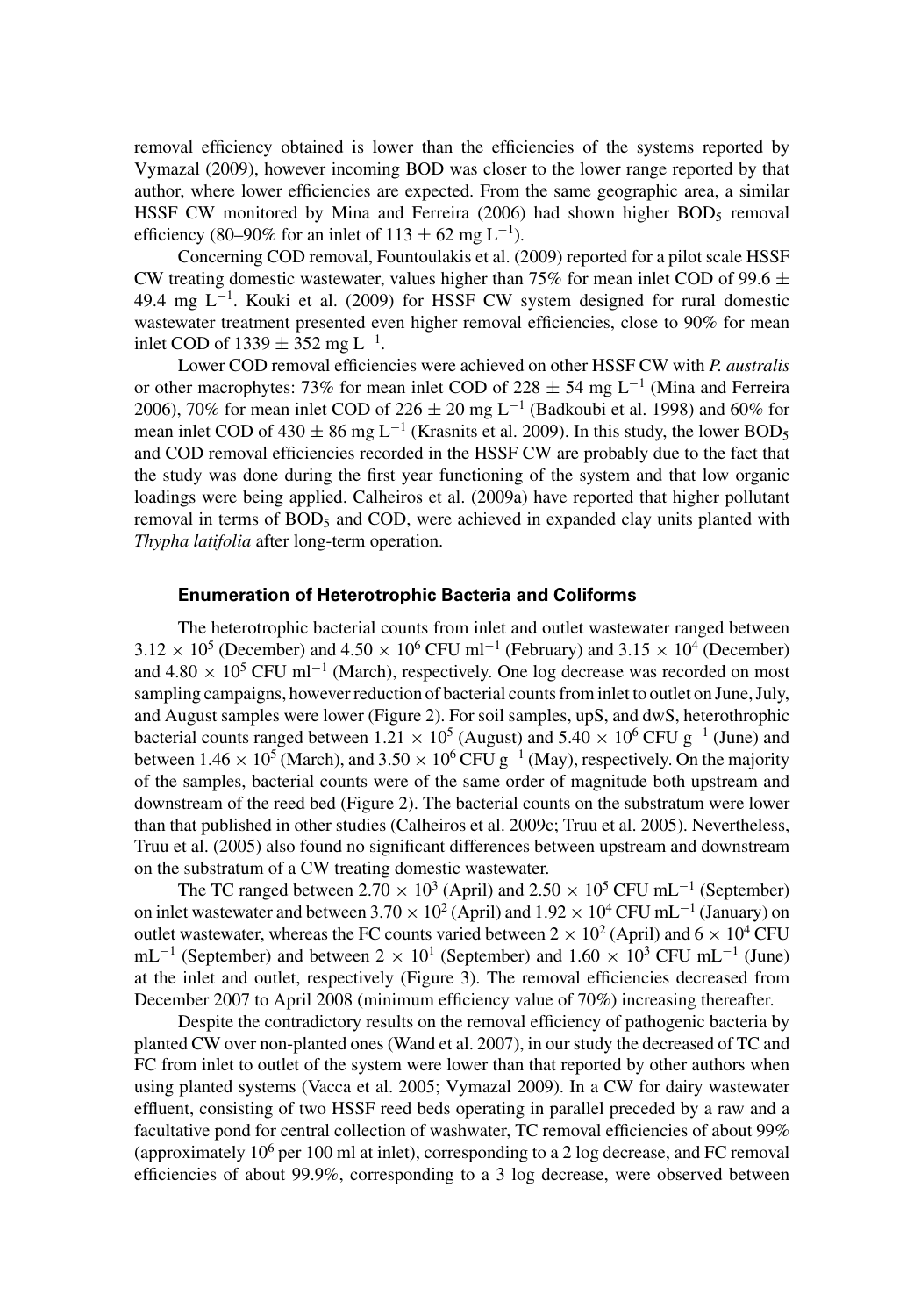

**Figure 2** Heterotrophic bacterial counts from inlet (INww  $\blacksquare$ ) and outlet (OUTww  $\blacksquare$ ) CW wastewater samples (bars), and from upstream (upS  $\odot$  ) and downstream (dwS  $\blacksquare$ ) macrophytes bed samples (symbols), during the experimental period.

the raw washwater pond and the average wetland effluent (Ibekwe et al. 2003). Similar results were recorded in a pilot scale HSSF CW (Fountoulakis et al. 2009), in a CW in Almendares river watershed (Cuba) where the average removal of faecal bacteria indicators (FBIs, i.e., total and faecal coliforms, *E. Coli,* and enterococci) was always higher than 2.4 log units (Garcia-Armisen et al. 2008), in pilot-scale CW systems treating domestic wastewater (Vacca et al. 2005) and on a combined subsurface vertical and horizontal flow



**Figure 3** Counts of total coliformes — TC (wwIN  $\blacksquare$  and wwOUT  $\blacksquare$ ) and faecal coliforms — FC (wwIN  $\blacksquare$  and wwOUT  $\Box$  ), recovered on Chromocult<sup>®</sup> differential medium from inlet and outlet wastewater.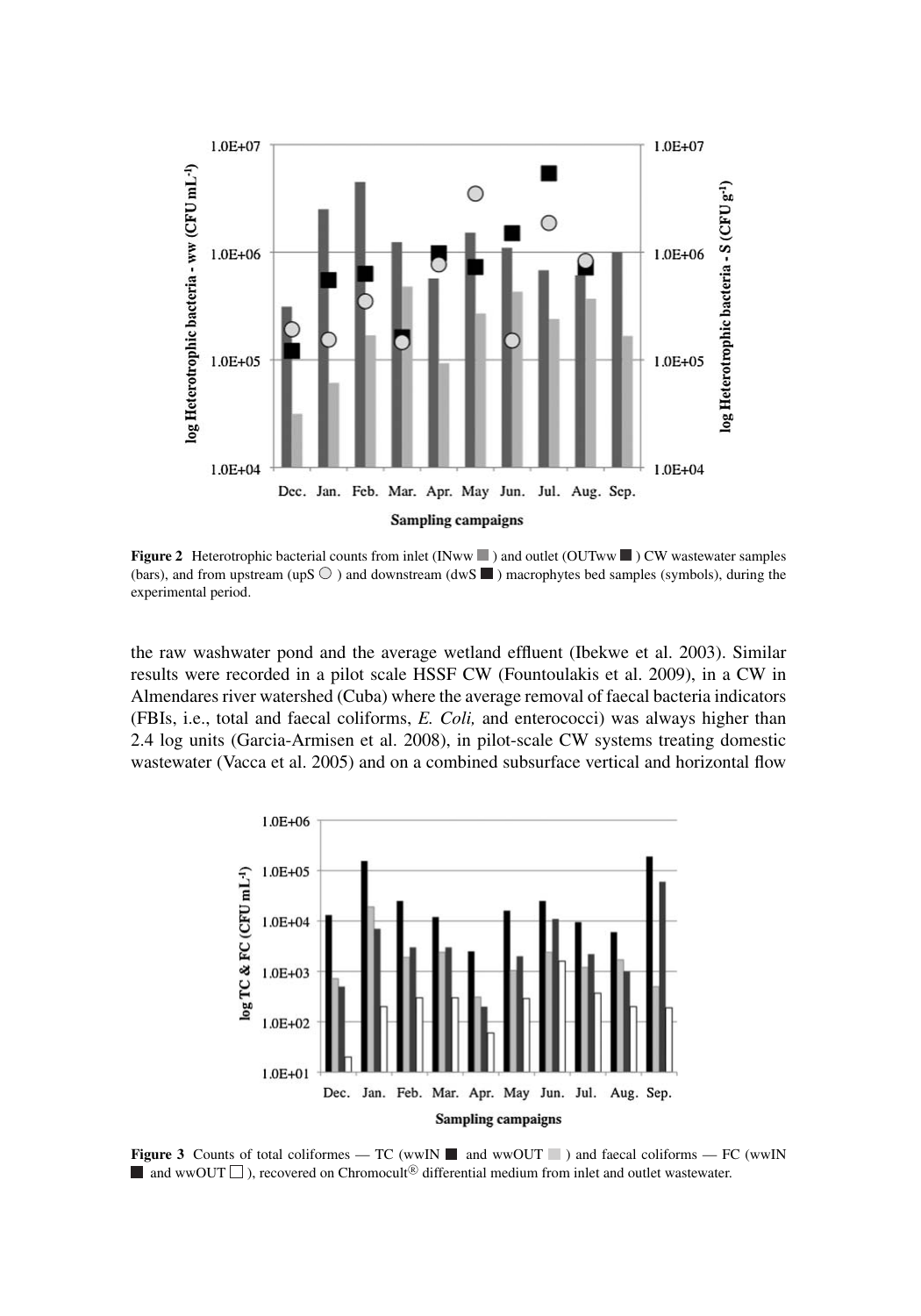

**Figure 4** DGGE analysis of 16S rRNA gene fragments of total bacteria communities from substratum samples at upstream and downstream (upS and dwS) of the constructed wetland between December 2007 and April 2008; 1 – Dec.; 2 – Jan.; 3 – Feb.; 4 – Mar.; 5 -Apr. A DNA marker (M) was included in all the gel to serve as control.

CWs system designed for rural domestic wastewaters treatment operating with a theoretical hydraulic retention time of 3.6 days (Kouki et al. 2009).

According to Directive 96/7/EC, concerning the management of bathing water quality, a good to excellent quality of inland waters must not have more than 500–1000 FC CFU 100 ml−<sup>1</sup> . Although in this study we have not determined the content in TC and FC on the receiving river water, the FC content on CW outlet reached densities comprised between  $2 \times 10^4$  and  $4 \times 10^6$  CFU 100 ml<sup>-1</sup>. As this effluent discharge is made to an important water body used for swimming, attention must be drawn to microbial monitoring, particularly in summer period.

## **DGGE Analysis of Bacterial Communities**

DGGE analysis of 16S rDNA fragment was used to investigate bacterial community dynamics in the substratum of the reed bed. DGGE profiles were obtained from the two sampling sites (upS and dwS) of reed bed, between December 2007 and July 2008. As an example, Figure 4 shows the DGGE profiles from upS and dwS samples collected between December 2007 and April 2008. Some of the bands were present in all S-samples throughout the experimental period.

Cluster analysis was performed to gain an overview on the relatedness of phylogenetic profiles representing the communities at each sampling point (Figure 5). Generally, the microbial community structure in this HSSF CW was found spatially homogeneous.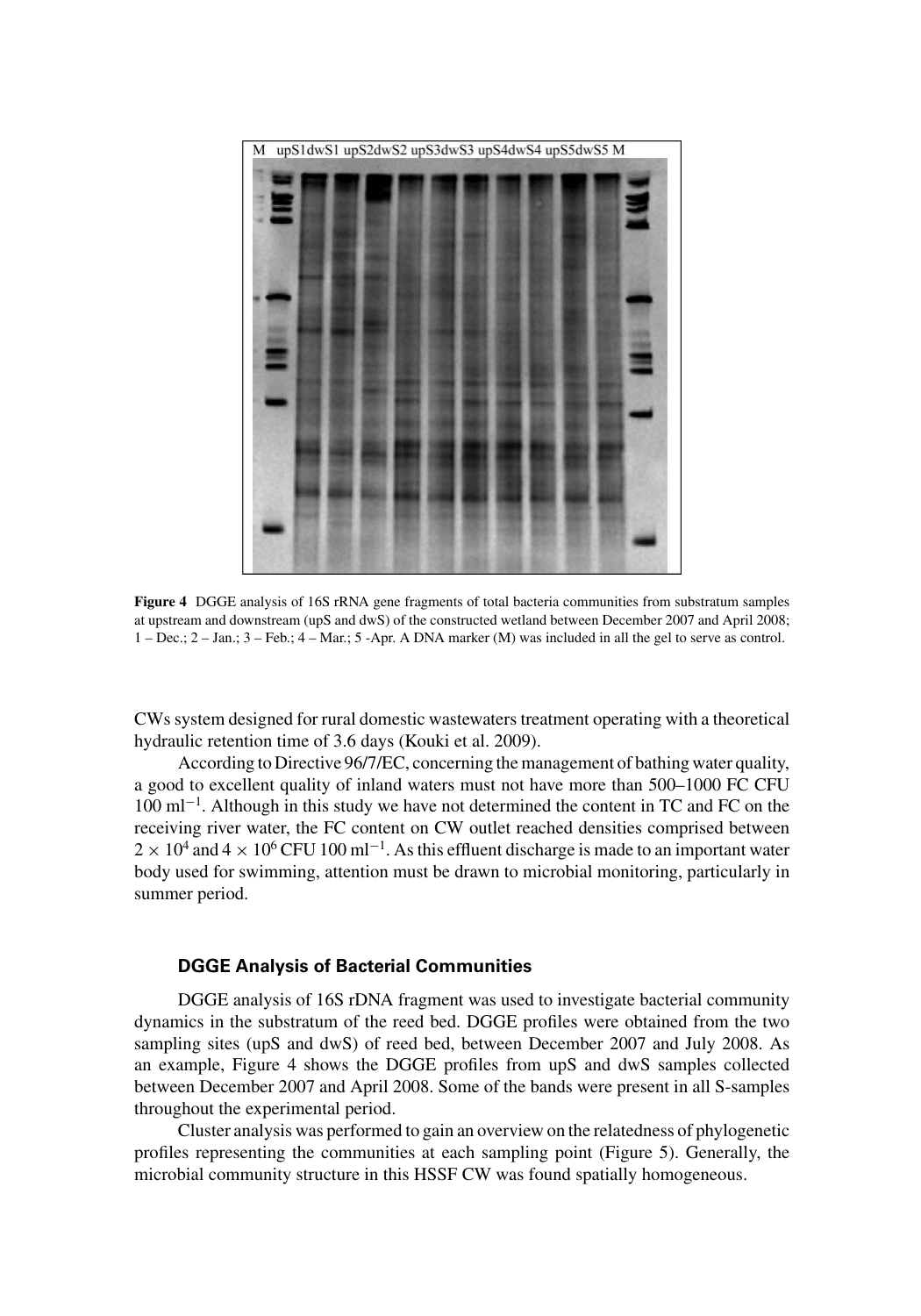

**Figure 5** Cluster analysis of DGGE patterns of monthly upstream (upS) and downstream (dwS) samples from the constructed wetland, taken from December 2007 (Dec 07) to July 2008 (Jul 08). Similarities were calculated using the Bray–Curtis measure.

Most upstream and downstream samples, at each sampling campaign, exhibited a similar pattern—the greater phylogenetic distance between upS and dwS microbial communities was between January 08 and April 08 samples. Nevertheless, the phylogenetic distances of microbial communities exhibited between winter and early spring and late spring and early summer revealed a temporal heterogeneous pattern.

The spatial distribution of major microbial populations was studied by Krasnits et al. (2009) in a well established HSSF CW. Major microbial groups were characterized by fluorescent *in situ* hybridization (FISH) at the beginning, centre and end of the CW and at different depths, including the root zone and a relatively uniform microbial population distribution, was observed with respect to depth and length of the CW. However, Truu et al. (2005) described the microbial community structure in a HSSF CW treating wastewater from a hospital as spatially heterogeneous. The most important spatial pattern in microbial community structure within that CW was related to the depth gradient, followed by differences between inflow and outflow. PCR-DGGE fingerprints indicated a high diversity of bacterial community within the soil filter bed with significant differences in bacterial community structure between the upper and deeper layers; in general, the diversity of the bacterial community was higher in the upper layer than in the deeper horizon. The similar DGGE profiles obtain by Ibekwe et al. (2003) characterizing the microbial composition of two CWs designed to remove contaminants from dairy washwater showed no clear distinction between time and sampling locations. The differences in bacterial composition observed by Calheiros et al. (2009a) in well-established CWs planted with *T. latifolia* in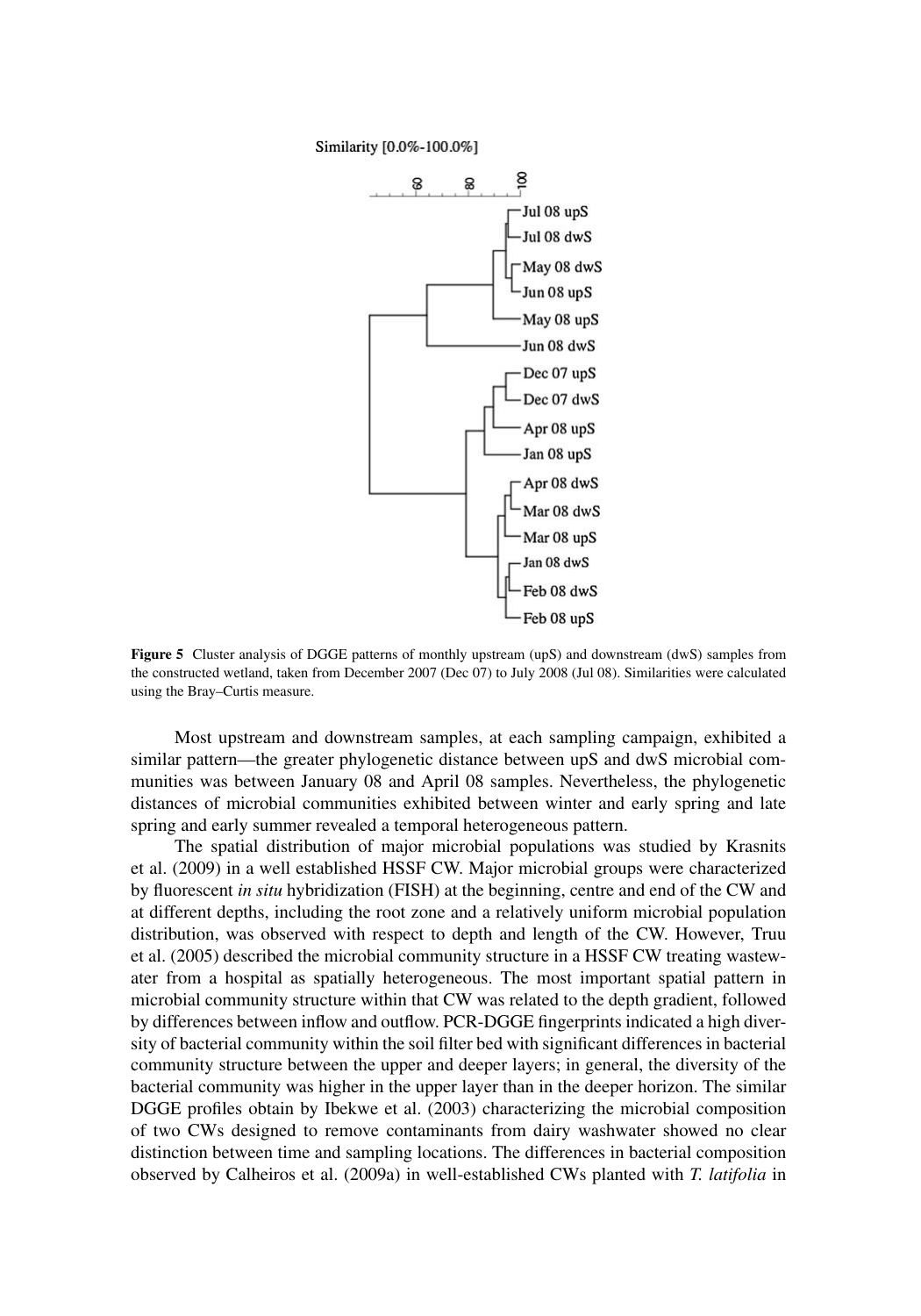different substrates, were related to the type of substrate in the bed, with planted CWs units presenting a high similarity within the same year. In our system, similar bacterial communities were found upstream and downstream of the reed bed, nevertheless the temporal heterogeneous pattern exhibited may be associated with the development stage of the plants, considering that the study was carried out during first year operation. The greater differences observed on the reed bed bacterial community were recorded in January and April, corresponding respectively, to the dormant and sprout phases of the reeds.

The microbial communities diversity was assessed by the Shannon-Weaver diversity index, *H* (Shannon and Weaver 1963) and the equitability index, *E* (Pielou 1975) considering the number and relative intensity of the DNA bands of each sample. The upS samples presented *H* values between 1.33 and 1.45, while the *H* values of dwS samples ranged between 1.27 and 1.48. The higher *H* values were recorded on both samples of June, and the lower *H* values were recorded on dwS samples of January and March, which may be associated to the plants growth rate. The equitability index, *E*, was practically constant along experimental period (0.98–1). Microbial diversity of this CW reed bed was thus high. The macrophytes' importance on the bacterial community diversity had been emphasizing by several authors (Gersberg et al. 1986; Krasnits et al. 2009; Sleytr et al. 2009). Calheiros et al. (2009a) reported higher diversity in the near-root substratum, related to rhizosphere effects on bacterial communities, and our results seems to corroborate that the plants development stage influence the bacterial communities of the reed beds.

According to Garcia-Armisen et al. (2008) the type of processes occurring in a CW are difficult to compare as factors as climatic conditions, vegetal species, retention time and flow surface can severely affect the removal efficiency of the measured parameters, including the removal of faecal bacteria indicators (FBIs). In CW the removal of FBIs is mostly due to sorption, sedimentation and predation as light' effect is attenuated by plants (Garcia-Armisen et al. 2008). As so, when plants are in its growing phase the light effect may be more obvious, if light intensity do not decreased owing to year season.

The present system has shown to be adequate for BOD and COD polishing, however, coliform reduction was only achieved to small extents. Moreover, more research into the microbial population diversity, both spatially and temporally, is needed to help further understanding of horizontal subsurface systems functioning.

### **CONCLUSIONS**

A horizontal subsurface flow CW, operating for one year, was evaluated in terms of performance, plant establishment and removal of total coliforms and faecal coliform.

The main conclusions of this investigation are summarized as follows:

- CW allowed incoming domestic wastewater to be polished to a level allowing discharge in compliance with the Portuguese legislation (DL  $n^{\circ}$  236/98, 1 August) considering the organic load.
- Microbial groups of sanitary importance (TC and FC) were reduced through the reed bed, during the first year functioning, allowing for one log reduction; attention must be paid to these values to achieved a "good ecological status" as require by EU Water Framework Directive (2000/60/EC).
- DGGE analysis revealed a high bacterial diversity within the system, with no relevant differences upstream and downstream of the reed bed, and temporal differences in bacterial communities may be associated to different life stages of the reeds.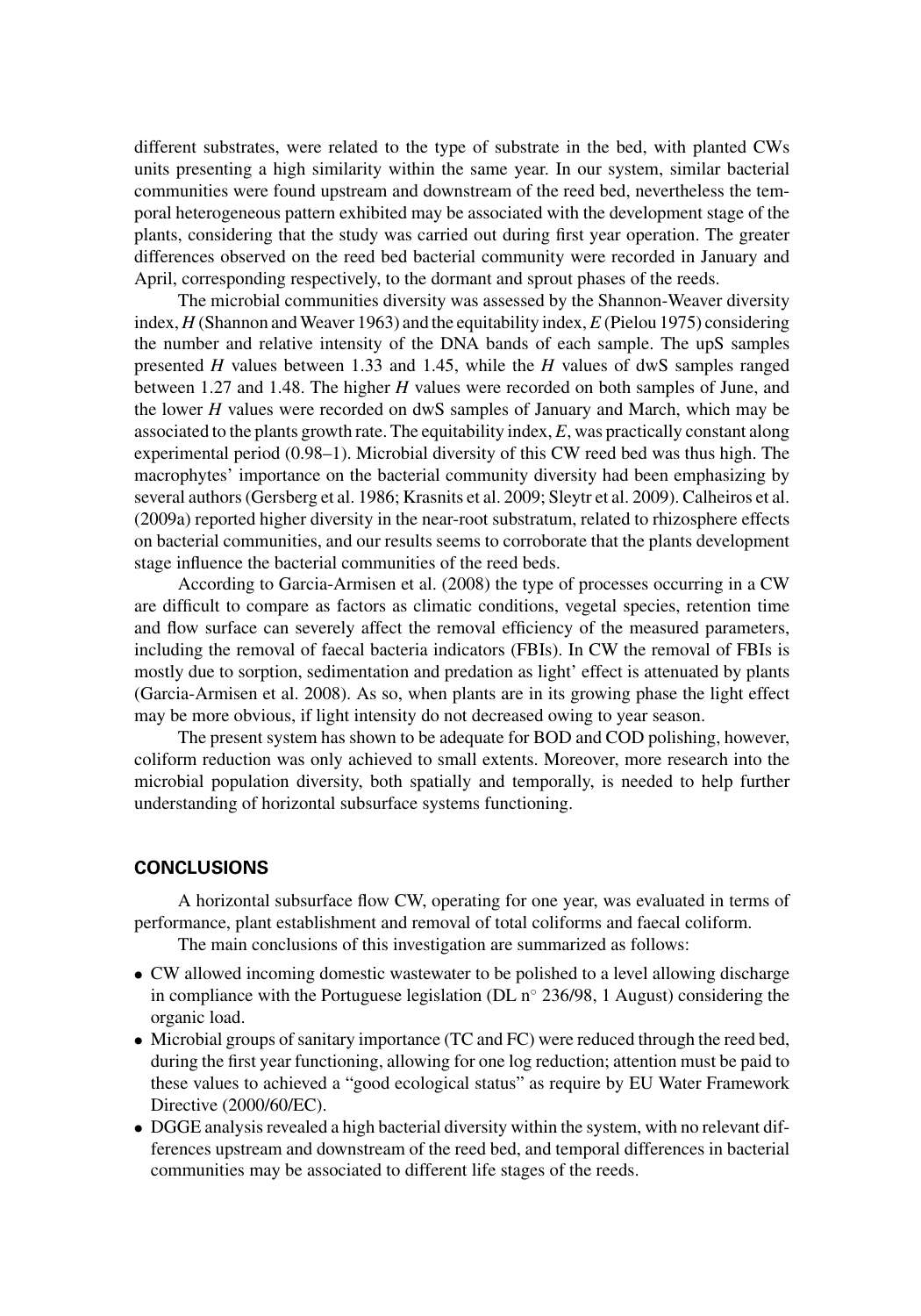# **ACKNOWLEDGMENTS**

Isabel A-P. Mina wishes to thank Aguas do Ave S.A., for the permission to carry out this study on Parada do Bouro Treatment Plant, and for the financial support conceded.

Cristina S.C. Calheiros wishes to thank a research grant from Fundação para a Ciência e Tecnologia (FCT), Portugal (SFRH/BPD/63204/2009).

# **REFERENCES**

- Ahn C, Gilleveta PM, Sikaroodi M. 2007. Molecular characterization of microbial communities in treatment microcosm wetlands as influenced by macrophytes and phosphorus loading. Ecol Indic. 7(4)852–863.
- APHA, AWWA, WEF. 1998. Standard methods for the examination of water and wastewater. 20th ed. Washington (DC): American Public Health Association.
- Badkoubi A, Ganjidoust H, Ghaderi A, Rajabi A. 1998. Performance of a subsurface constructed wetland in Iran. Water Sci Technol. 38(1):345–350.
- Baptista JDC, Donnelly T, Rayne D, Davenport RJ. 2003. Microbial mechanisms of carbon removal in subsurface flow wetlands. Water Sci Technol. 48(5):127–134.
- Baptista JdeC, Davenport RJ, Donnelly T, Curtis TP. 2008. The microbial diversity of laboratory-scale wetlands appears to be randomly assembled. Water Res. 42(12):3182–3190.
- Calheiros CSC, Duque AF, Moura A, Henriques IS, Correia A, Rangel AOSS, Castro PML. 2009a. Substrate effect on bacterial communities from constructed wetlands planted with *Typha latifolia* treating industrial wastewater. Ecol Eng. 35(5):744–753.
- Calheiros CSC, Rangel AOSS, Castro PML. 2009b. Treatment of industrial wastewater with twostage constructed wetlands planted with *Typha latifolia* and *Phragmites australis*. Bioresour Technol. 100:3205–3213.
- Calheiros CSC, Duque AF, Moura A, Henriques IS, Correia A, Rangel AOSS, Castro PML. 2009c. Changes in the bacterial community structure in two-stage constructed wetlands with different plants for industrial wastewater treatment. Bioresour Technol. 100:(13):3228– 3235.
- DeJournett TD, Arnold WA, LaPara TM. 2007. The characterization and quantification of methanotrophic bacterial populations in constructed wetland sediments using PCR targeting 16S rRNA gene fragments. Appl Soil Ecol. 35(3):648–659.
- Decreto Lei n° 238/98 de 1 de August (DL n° 238/98 1 August). Diário da República n° 176/98 I Série A. Ministério do Ambiente. Lisboa.
- Directive 96/7/EC of the European Parliament band of the Council. [cited 15 February 2006]. Available from: http://eur-lex.europa.eu.
- Dong X, Reddy GB. 2010. Soil bacterial communities in constructed wetlands treated with swine wastewater using PCR-DGGE technique. Bioresour Technol. 101:1175–1182.
- EU Water Framework Directive (2000/60/EC). Available from: http://eur-lex.europa.eu.
- Faulwetter JL, Gagnon V, Sundberg C, Chazarenc F, Burr MD, Brisson J, Camper AC, Stein OR. 2009. Microbial processes influencing performance of treatment wetlands: A review. Ecol Eng. 35(6):987–1004.
- Fountoulakis MS, Terzakis S, Chatzinotas A, Brix H, Kalogerakis N, Manios T. 2009. Pilot-scale comparison of constructed wetlands operated under high hydraulic loading rates and attached biofilm reactors for domestic wastewater treatment. Sci Total Environ. 407(8):2996–3003.
- Garcia-Armisen T, Prats J, Marrero Y, Servais P. 2008. Faecal bacterial indicators removal in various wastewater treatment plants located in Almendares River watershed (Cuba). Water Sci Technol. 58(4):773–779.
- Gersberg RM, Elkins BV, Lyon SR, Goldman CR. 1986. Role of aquatic plants in wastewater treatment by artificial wetlands. Water Res. 20(3):363–368.